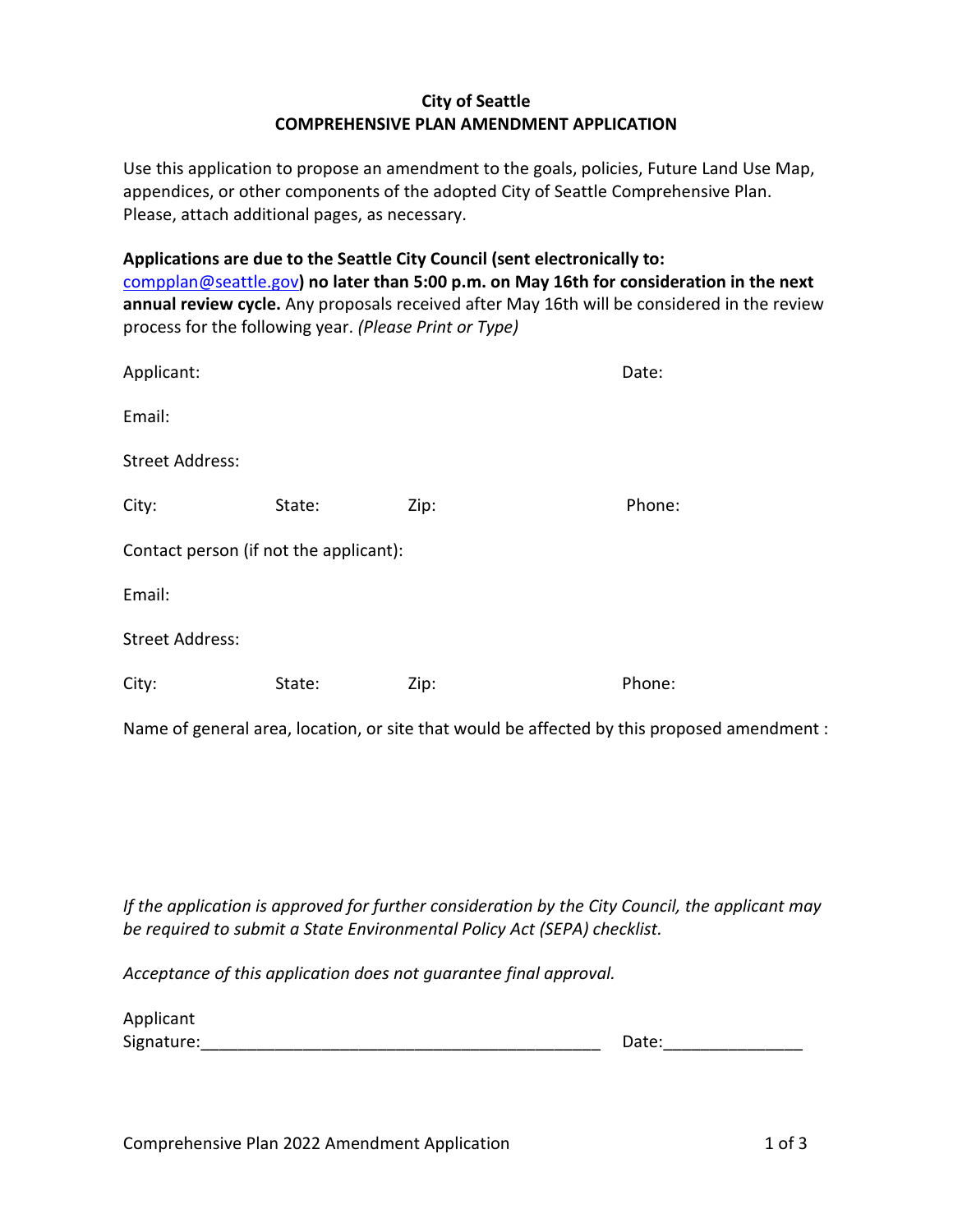## REQUIRED QUESTIONNAIRE: Comprehensive Plan Amendment Application

Please answer the following questions. Attach any additional sheets, supporting maps or graphics. If you use separate sheets to provide your answers, then answer each question separately and reference the question number in your answer. The Council will consider an application incomplete unless all the questions are answered. When proposing an amendment, you must show that a change to the Comprehensive Plan is required.

1. Provide a detailed description of the proposed amendment and a clear statement of what the proposed amendment is intended to accomplish. Include the name(s) of the Comprehensive Plan Element(s) (Land Use, Transportation, etc.), maps, goals and/or policies you propose to amend.

a. If the amendment is to an existing Comprehensive Plan goal or policy, and you have specific language you would like to be considered, please show proposed amendments in "line in/line out" format with text to be added indicated by underlining, and text to be deleted indicated with strikeouts.

b. If you anticipate that the proposed Comprehensive Plan amendment would also require a change to the Seattle Municipal Code (SMC), please indicate the SMC section(s) that would need to be changed. If you have specific language you would like to be considered, please show proposed edits to the SMC in "line in/line out" format as described above.

c. If the amendment is to the Future Land Use Map, please provide a map that clearly outlines the area(s) proposed to be changed. List the address(es) for each property, the current land use category as shown on the Future Land Use Map and the proposed new land use category for each property in the area to be changed. Identify your relationship to the owner(s) of the property. Describe how the change is consistent with Policy LU1.5, which states "Require Future Land Use Map amendments only when needed to achieve a significant change to the intended function of a large area."

2. For amendments to goals and policies only: Describe how the issue is currently addressed in the Comprehensive Plan. Why is a change needed?

3. Describe why the proposed change meets each of the criteria established in Resolution 31807 which sets criteria for Council to consider an amendment to the Comprehensive Plan.

4. What other options are there for meeting the goal or objectives of the amendment? Why is a Comprehensive Plan amendment needed to meet the goals or objectives?

5. What do you anticipate will be the impacts of the proposed amendment, including impacts to the geographic area affected? Why will the proposed amendment result in a net